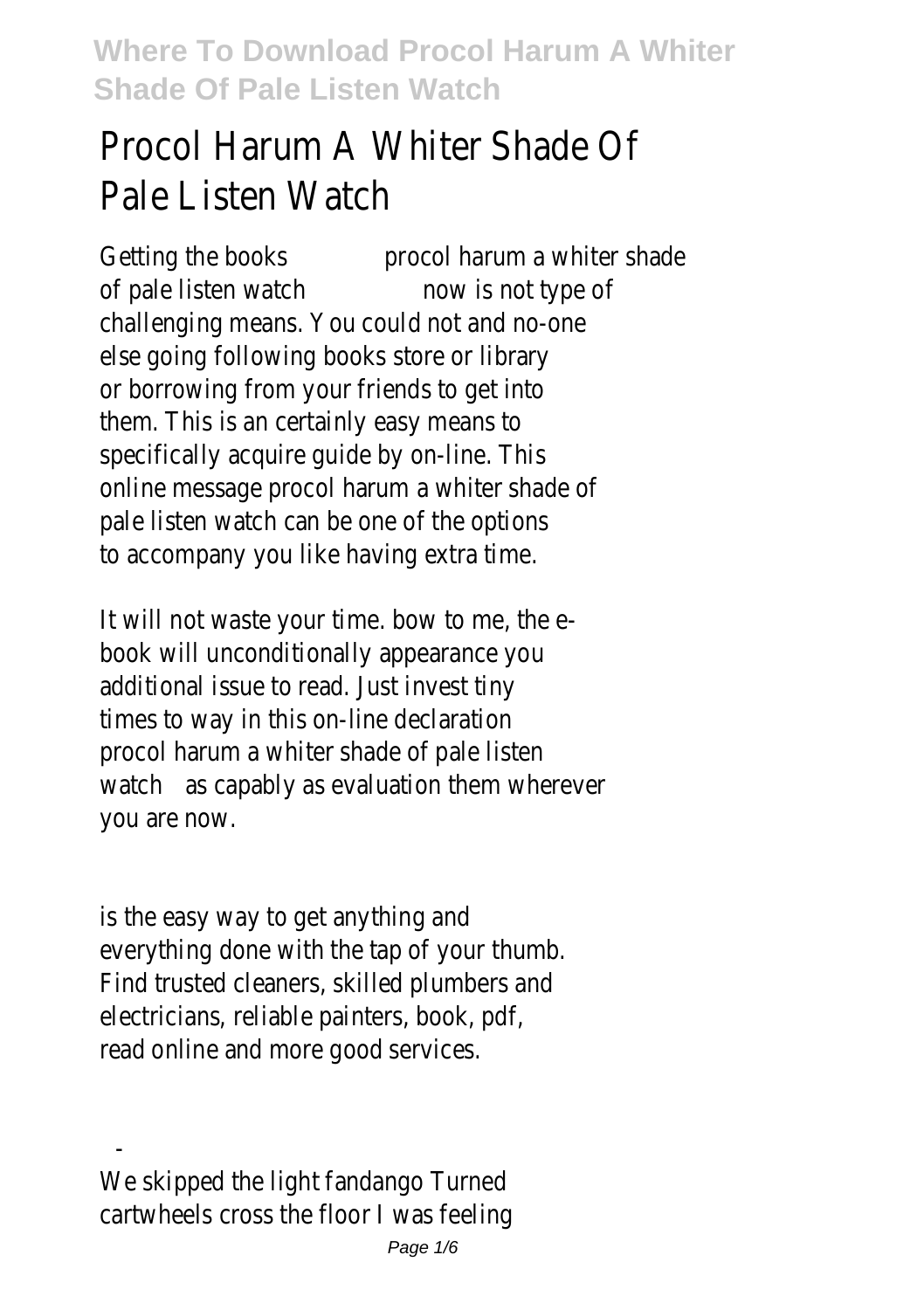kinda seasick But the crowd called out for more The room was humming harder As the ceiling flew away When we called ...

Procol Harum – A Whiter Shade of Pale Lyrics | Genius Lyrics Reid formed Procol Harum in 1967 with Gary Brooker, becoming an official member even though he didn't sing or play any instruments. "A Whiter Shade Of Pale" was one of about 15 songs that he wrote for their first album. Says Reid: "We were really excited about it and liked it a lot.

Procol Harum - A Whiter Shade Of Pale | Releases | Discogs Country. Year. DG 15. Procul Harum\*. A Whiter Shade Of Pale / Conquistador ? (7", Single) Double Gold. DG 15. New Zealand.

[HD] Procol Harum - A Whiter Shade Of Pale Procol Harum – A Whiter Shade of Pale & Kaleidoscope, 1968 - YouTube.

\_\_\_\_\_\_\_\_\_\_\_\_\_\_\_\_\_\_\_\_\_\_\_\_\_\_\_\_\_\_\_\_\_ Gary

Brooker – lead vocals, piano Robin Trower – guitar Matthew Fisher – organ Dave ...

Procol Harum - Whiter Shade of Pale - Amazon.com Music

Song MeaningReid got the title and starting point for the song at a party. He overheard someone at the party saying to a woman, "You've turned a whiter shade of pale," and the phrase stuck in his mind. The original<br> $P_{\text{age 2/6}}$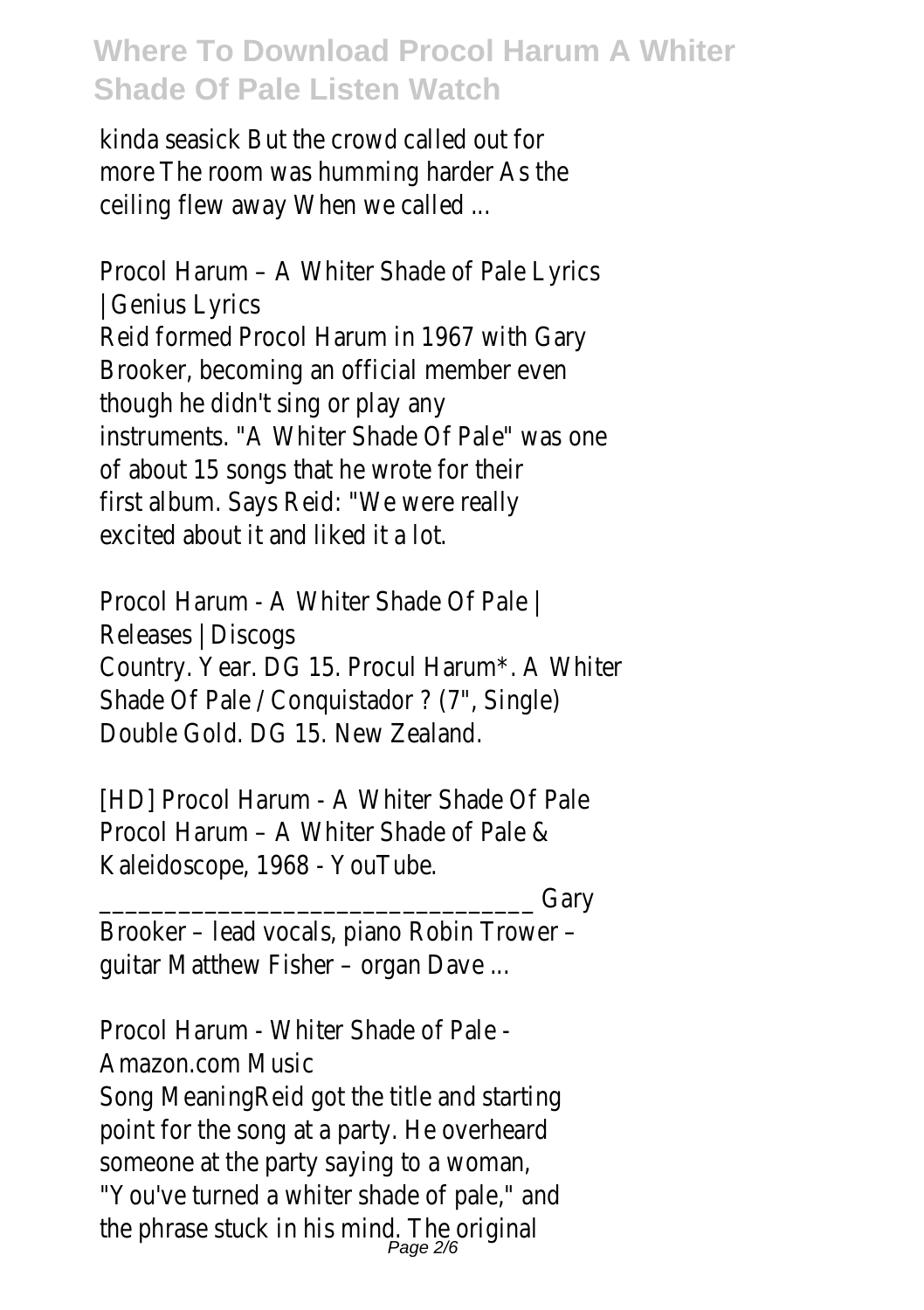lyrics had four verses, of which only two are heard on the original recording.

Procol Harum - A Whiter Shade of Pale, live in Denmark 2006 Procol Harum - A Whiter Shade of Pale, live in Denmark 2006 - Duration: 6:57. Widespreadpanic41 47,250,512 views. 6:57. 50+ videos Play all Mix - [HD] Procol Harum - A Whiter Shade Of Pale ...

Procol Harum A Whiter Shade Procol Harum performing A Whiter Shade of Pale with the Danish National Concert Orchestra and choir at Ledreborg Castle, Denmark in August 2006.

'A Whiter Shade of Pale' : AWSuit on the BBC news website' Ketih Reid, Procol Harum's lyricist, labels this album the best the group produced, and who am I to disagree? Listening to the album tonight, almost four decades since I was enthralled by the album as a teenager, I am amazed at its durable quality. I listen to only a few rock albums of my youth, but none more than this one.

A Whiter Shade of Pale - Wikipedia Yet the moment that Matthew Fisher's Hammond organ pierces the air, "A Whiter Shade Of Pale" is utterly mesmerizing. Procol Harum's singer Gary Brooker was responsible for<br><sup>Page 3/6</sup>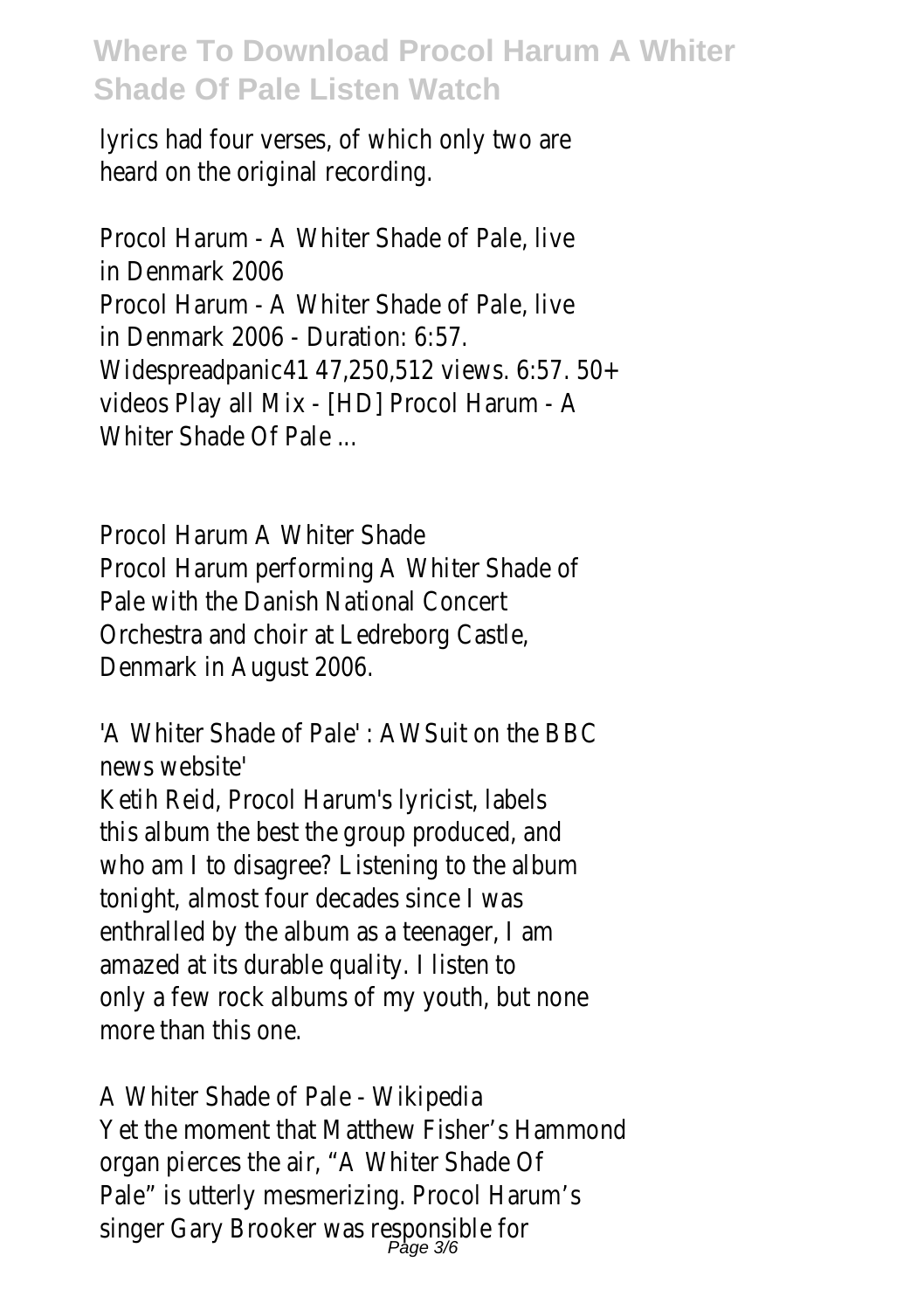writing the music....

Procol Harum - A Whiter Shade of Pale Lyrics | SongMeanings You probably only know their two biggest hits-- A Whiter Shade of Pale and Conquistador. There was so much more to this ambitious, earthy and memorable band. Gary Brooker's soulful vocals managed to integrate R&B grit with touches of prog rock. A major if forgotten influence, Procol Harum's best work touches on a number of different styles.

A Whiter Shade Of Pale by Procol Harum - **Songfacts** 

"A Whiter Shade of Pale" is the debut single by the British rock band Procol Harum, released 12 May 1967. The single reached number 1 in the UK Singles Chart on 8 June 1967 and stayed there for six weeks. Without much promotion, it reached number 5 on the Billboard Hot 100 chart in the United States. One of the anthems of the 1967 Summer of Love, it is one of the best selling singles in history, having sold more than 10 million copies worldwide. With its Bach-derived instrumental melody, soulful

A Whiter Shade of Pale — Procol Harum | Last.fm

1.0 out of 5 stars Procol Harum A whiter shade of pale. Reviewed in the United States on May 3, 2013. Verified Purchase. After playing it a few times it stopped working<br>Page 4/6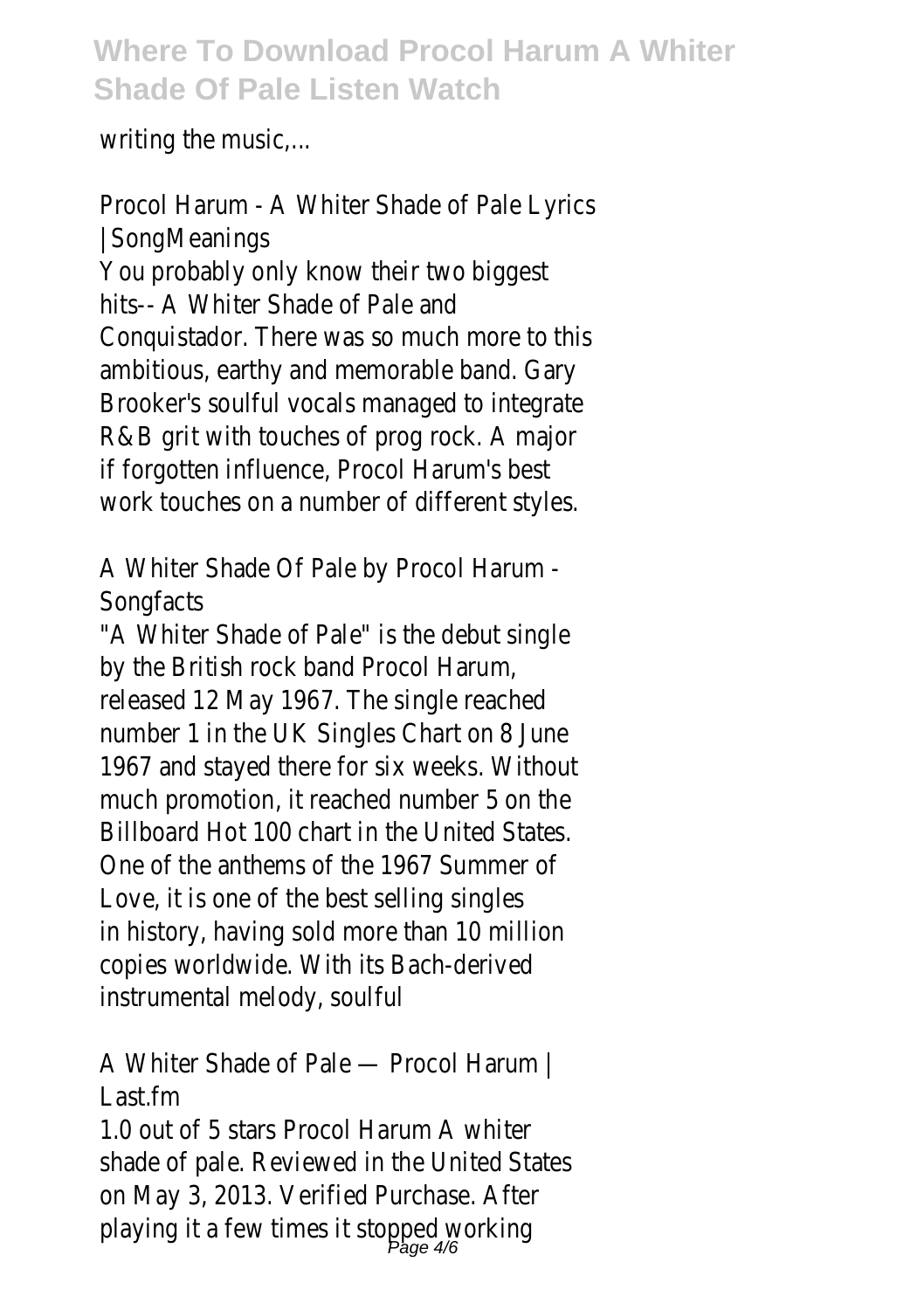half way through cd. It is only goode through the first few songs. Very disappointing. Read more. Helpful.

Procol Harum's 'A Whiter Shade Of Pale': A Song Of Many ...

As the miller told his tale. That her face at first just ghostly. Turned a whiter shade of pale. [Verse 4] If music be the food of love. Then laughter is its queen. And likewise if behind is in ...

Procol Harum - A Whiter Shade of Pale - Amazon.com Music

A Whiter Shade of Pale" is the debut song by the British band Procol Harum, released 12 May 1967. The single reached number one in the UK Singles Chart on 8 June 1967, and stayed there for six weeks. Without much promotion, it reached #5 on the US charts, as well.

Behind the Song: Procol Harum, "A Whiter Shade Of Pale ...

Procol Harum's former organ player has appeared in court to play the keyboard in a bid to prove he wrote part of one of the band's greatest hits. Matthew Fisher claims he wrote the distinctive organ melody in the 1967 single A Whiter Shade of Pale. For almost 40 years the number one song has been credited to the lead singer Gary Brooker and

...